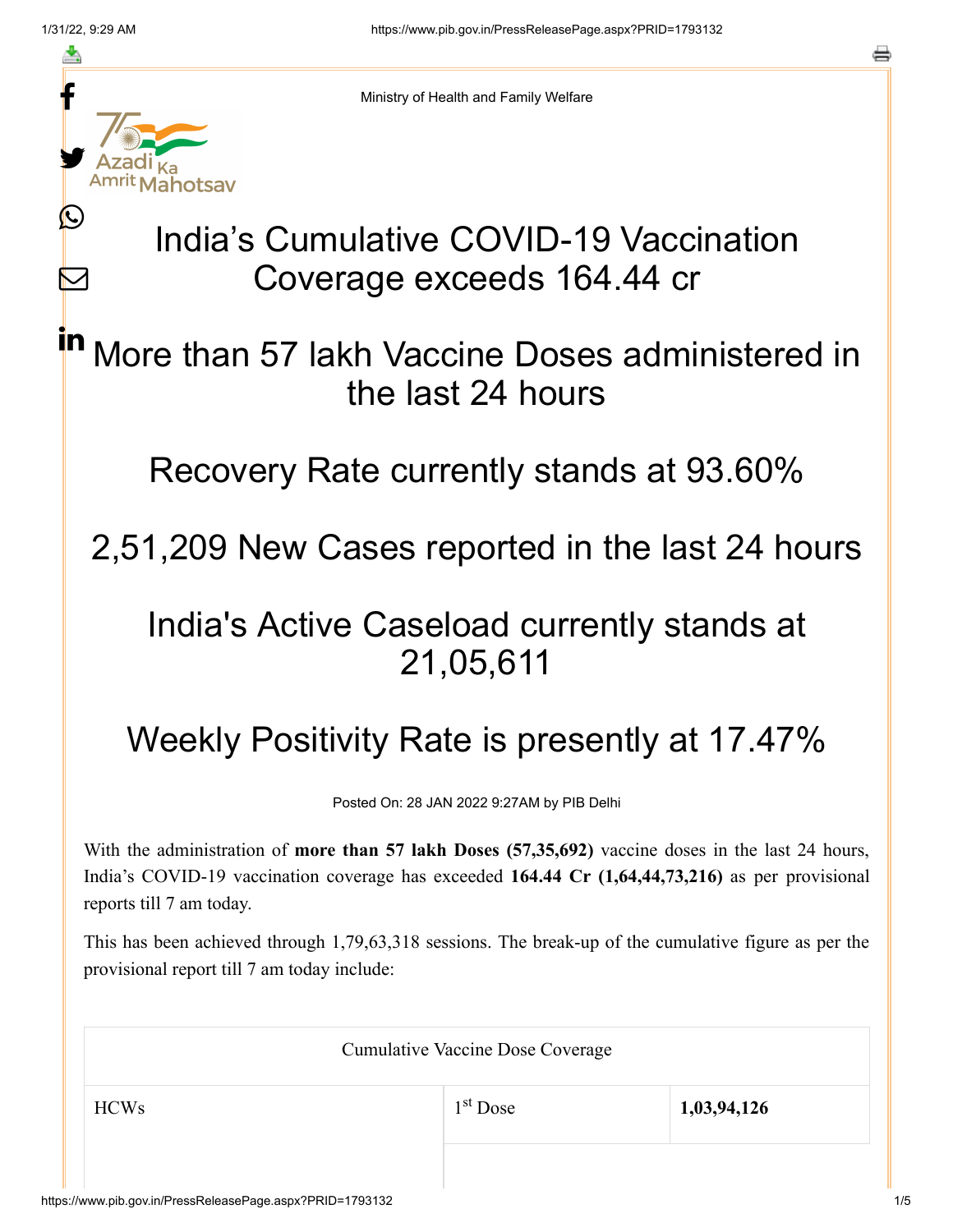| f<br>$\mathbf{\Omega}$ |                        | $2nd$ Dose             | 98,43,955      |
|------------------------|------------------------|------------------------|----------------|
|                        |                        | <b>Precaution Dose</b> | 30,80,268      |
|                        | <b>FLWs</b>            | $1st$ Dose             | 1,83,93,178    |
|                        |                        | $2nd$ Dose             | 1,71,87,122    |
|                        |                        | <b>Precaution Dose</b> | 32,72,230      |
| in                     | Age Group 15-18 years  | 1 <sup>st</sup> Dose   | 4,43,89,137    |
|                        | Age Group 18-44 years  | 1 <sup>st</sup> Dose   | 53,79,34,926   |
|                        |                        | $2nd$ Dose             | 39,72,72,807   |
|                        | Age Group 45-59 years  | 1 <sup>st</sup> Dose   | 19,97,31,083   |
|                        |                        | $2nd$ Dose             | 16,90,68,145   |
|                        | Over 60 years          | $1st$ Dose             | 12,44,86,134   |
|                        |                        | $2nd$ Dose             | 10,54,31,161   |
|                        |                        | <b>Precaution Dose</b> | 39,88,944      |
|                        | <b>Precaution Dose</b> |                        | 1,03,41,442    |
|                        | Total                  |                        | 1,64,44,73,216 |

**3,47,443** patients have recovered in the last 24 hours and the cumulative tally of recovered patients (since the beginning of the pandemic) is now at **3,80,24,771.**

Consequently, India's recovery rate stands at **93.60%.**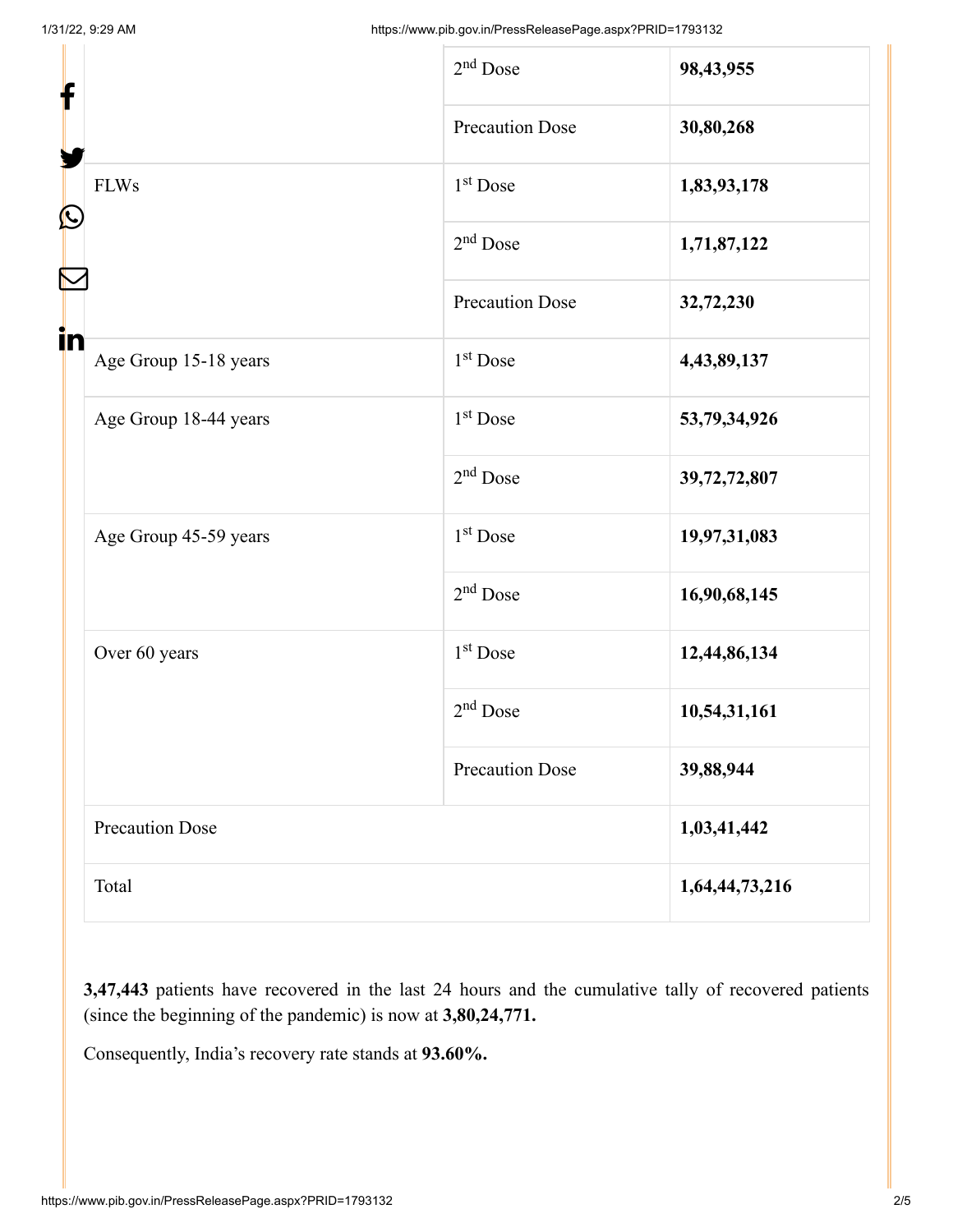1/31/22, 9:29 AM https://www.pib.gov.in/PressReleasePage.aspx?PRID=1793132



#### **2,51,209 new cases** were reported in the last 24 hours.



India's Active Caseload is presently at **21,05,611.** Active cases constitute **5.18%** of the country's total Positive Cases**.**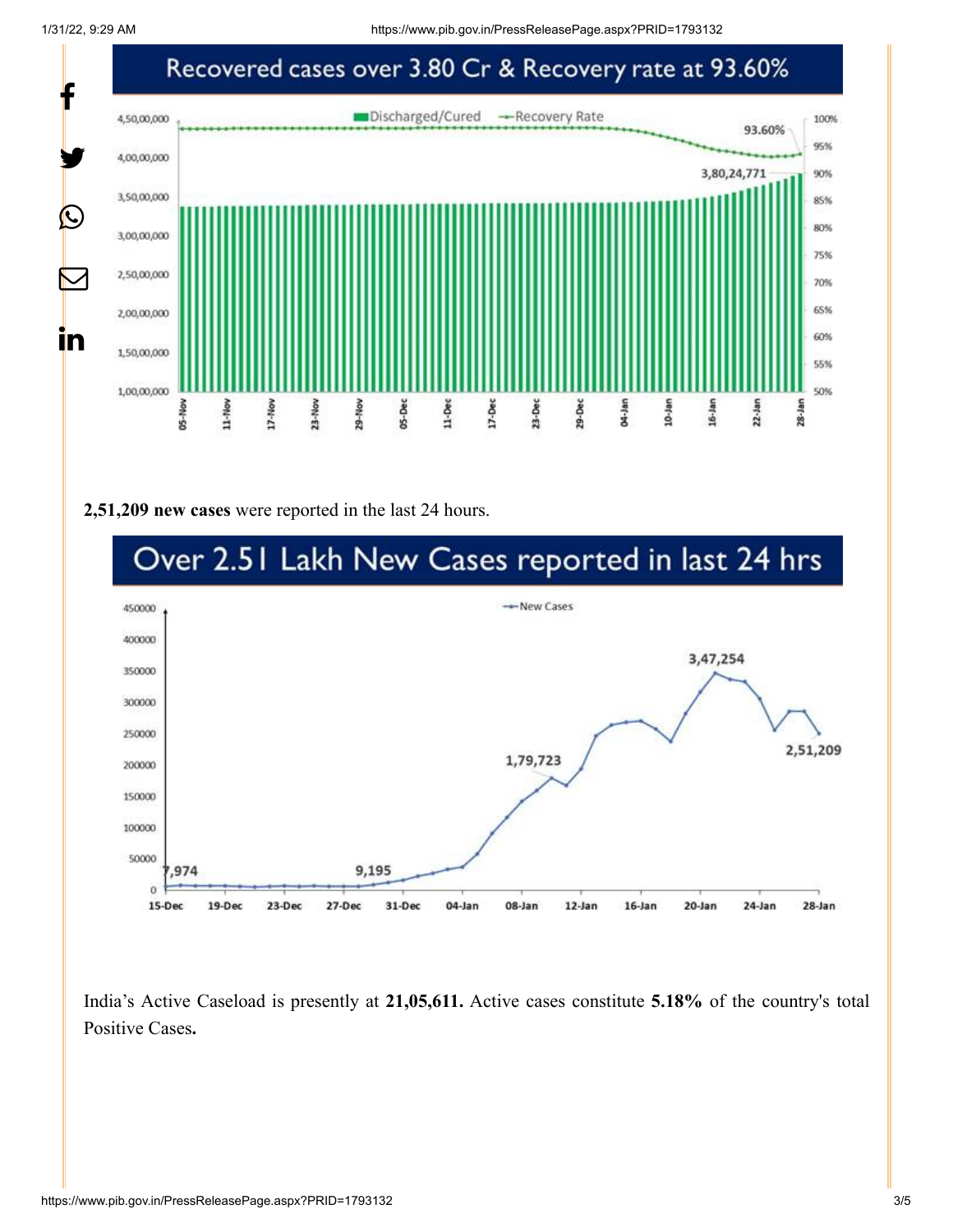



The testing capacity across the country continues to be expanded. The last 24 hours saw a total of **15,82,307** tests being conducted. India has so far conducted over **72.37 Cr (72,37,48,555**) cumulative tests.

While testing capacity has been enhanced across the country, **Weekly Positivity Rate** in the country currently **stands at 17.47%** and the **Daily Positivity rate also reported to be 15.88%.**



\*\*\*\*

**MV/AL**